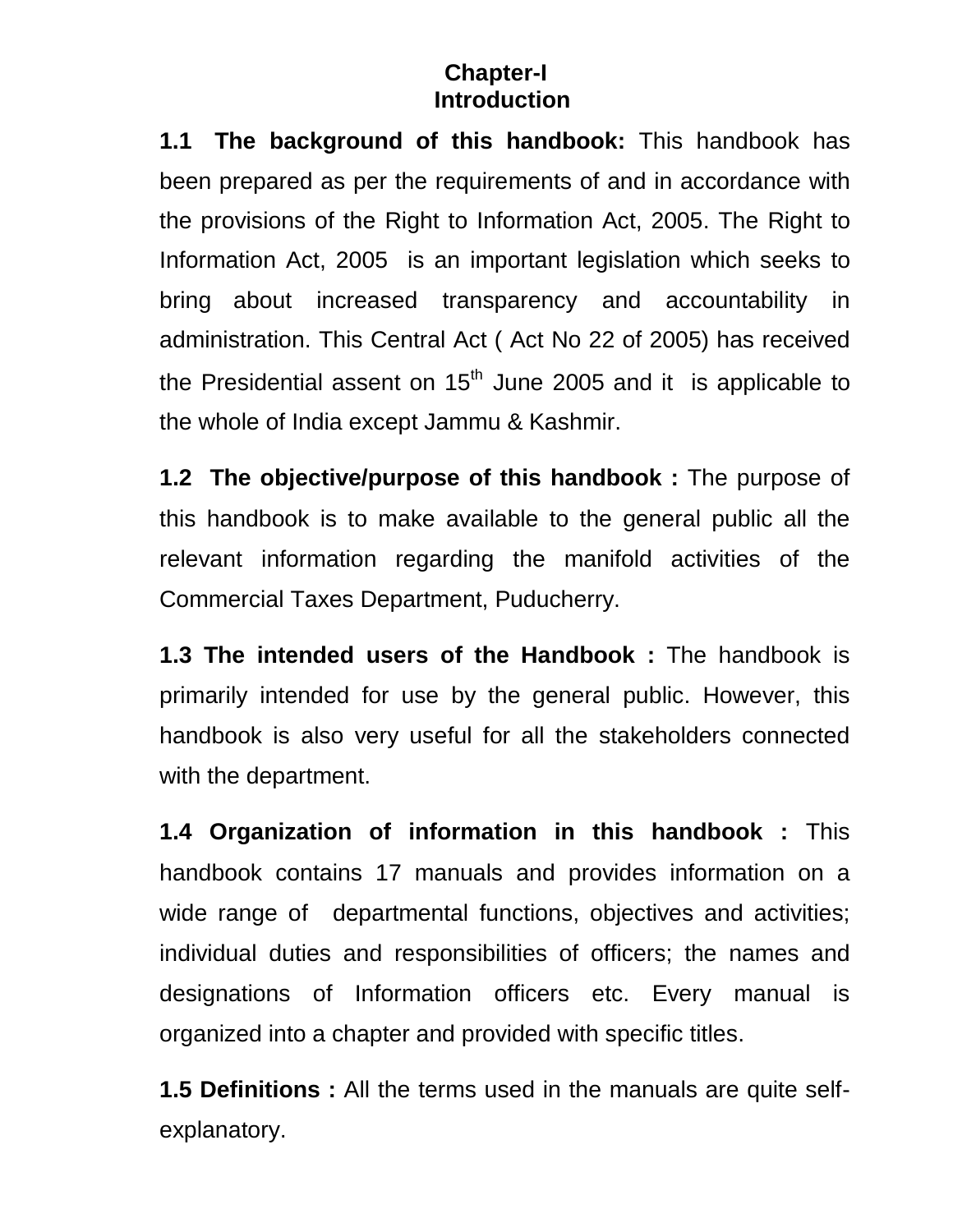## **1.6 Contact person if more information is required:**

| S.<br><b>No</b> | Name of the Office in the<br><b>Commercial Tax Department</b>                                                           | <b>Designation of the Public</b><br><b>Information Officer</b>                                         | <b>Designation</b><br>of the First<br><b>Appellate</b><br><b>Authority</b> |
|-----------------|-------------------------------------------------------------------------------------------------------------------------|--------------------------------------------------------------------------------------------------------|----------------------------------------------------------------------------|
| 1.              | Office of the Assistant<br>Appellate Commissioner(ST),<br>Puducherry                                                    | Assistant Appellate<br>Commissioner(ST),                                                               |                                                                            |
| 2.              | Office of the Commercial<br><b>Tax Officer-Goods</b><br>Division-I, Puducherry                                          | Commercial Tax Officer -<br>Goods Division-I,<br>Puducherry                                            |                                                                            |
| 3 <sub>1</sub>  | Office of the Commercial<br><b>Tax Officer- Goods</b><br>Division-II, Puducherry                                        | <b>Commercial Tax Officer-</b><br>Goods Division-II,<br>Puducherry                                     |                                                                            |
| 4.              | Office of the Commercial<br><b>Tax Officer- Goods</b><br>Division-III, Puducherry                                       | <b>Commercial Tax Officer-</b><br>Goods Division-III,<br>Puducherry                                    |                                                                            |
| 5.              | Office of the Commercial<br><b>Tax Officer- Services</b><br>Division, Puducherry                                        | Commercial Tax Officer -<br>Services Division,<br>Puducherry                                           |                                                                            |
| 6.              | Office of the Commissioner<br>(ST), Puducherry - for the<br>matters other than<br>Establishment and<br>Accounts         | <b>Commercial Tax Officer</b><br>(Head Quarters),<br><b>Commercial Taxes</b><br>Department, Puducherry | Commercial Taxes Department, Puducherry                                    |
| 7 <sub>1</sub>  | Office of the Commissioner<br>(ST), Puducherry - for the<br>matters relating to<br>Establishment and<br><b>Accounts</b> | Superintendent (Estt),<br><b>Commercial Taxes</b><br>Department, Puducherry                            | ြ<br>၁<br>Commissioner                                                     |
| 8.              | Office of the Commercial<br><b>Tax Officer- Karaikal</b>                                                                | Commercial Tax Officer,<br>Karaikal                                                                    |                                                                            |
| 9.              | Office of the Commercial<br><b>Tax Officer- Mahe</b>                                                                    | Commercial Tax Officer,<br>Mahe                                                                        |                                                                            |
| 10.             | Office of the Deputy<br>Commercial Tax Officer,<br>Yanam                                                                | <b>Deputy Commercial Tax</b><br>Officer, Yanam                                                         |                                                                            |